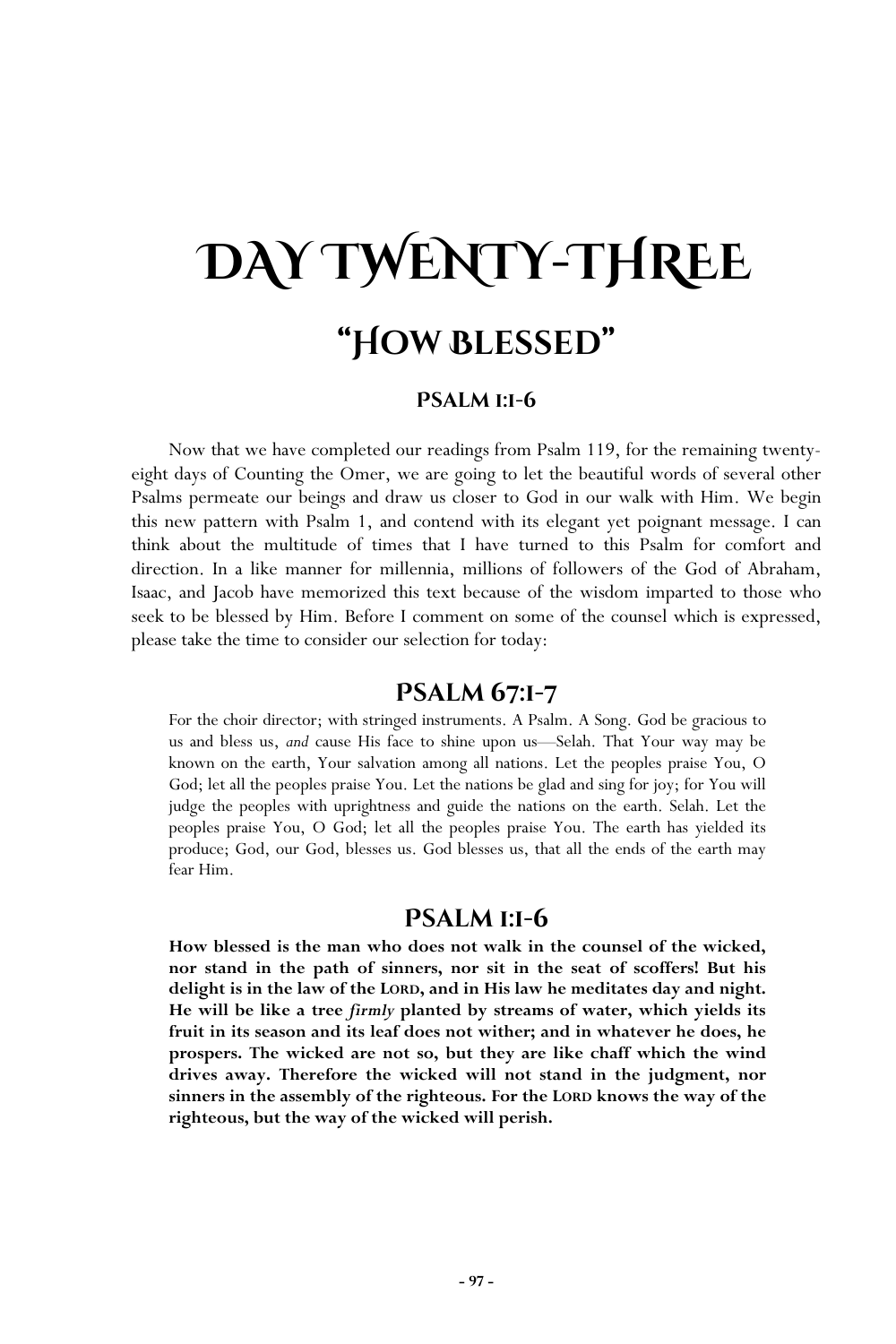### **Counting the Omer**

Upon my first reading of this Psalm, my attention was drawn to the word "delight,"**<sup>1</sup>** and how our delight or pleasure should be found in the Instruction of God, making us effective as His people: **"the teaching of the LORD is his delight, and he studies that teaching day and night"** (Psalm 1:2, NJPS). *This runs most contrary to many of the places where people try to find "pleasure"!* We must turn to God and to His Word, and find true satisfaction in it.

Since establishing a Torah foundation is critical in an hour when the emerging Messianic movement is trying to spiritually mature,**<sup>2</sup>** my regular discipline in writing TorahScope commentaries, used to encourage Believers to embrace a consistent study of Moses' Teaching, obviously influenced my thoughts. After considering some parallel verses that further describe either the delight we are to have, or the lack thereof (1 Samuel 15:22; Isaiah 58:13; Hosea 8:8; Ecclesiastes 12:1), I began to reduce my thoughts to writing and was directed to consider the opening words "How blessed is the one...," *ashrei-ha'ish* (שֵׁרֵי־הַאִישׁ), Psalm 1:1).

In this statement which begins our selection (Psalm 1:1-6), I found instruction that went well beyond my nominal understanding of Hebrew. This morning I was humbly reminded by the seemingly simple exclamation, "How blessed," that there were a few things still yet to be uncovered about Hebrew terms frequently used in Scripture, and how you may assume from an English reading that one word is employed, when the source text actually may use something else. (This can obviously also be true when reading from an English translation of the Greek Apostolic Scriptures.)

For years I thought that the only Hebrew term for "bless" was seen in the various derivations of the verb *barakh* (בְּרוּךָ, 3<sup>3</sup> and indeed, one encounters *baruch* (בְּרוּךְ) or "Blessed..." most frequently in traditional Jewish liturgy. So to my surprise, as I began my study this morning of the phrase "How blessed," I was temporarily jolted from my lofty perch regarding my memorization of the "*barucha*s." I found that the Hebrew word *esher* (אֶשֶּׁרָ),<sup>4</sup> appearing as *ashrei* (אֵשֶׁר), was rendered as "blessed." How did I not realize that this was a different Hebrew term for "blessed"? I did not immediately remember that when I began the first day of our Omer Count, that the first stanza of Psalm 119 actually used this term twice in the first two verses:

"Aleph. How **blessed** [*esher*] are those whose way is blameless, who walk in the law of the LORD. How **blessed** [*esher*] are those who observe His testimonies, who seek Him with all *their* heart" (Psalm 119:1-2).

Looking at some differences between the terms *barakh* and *esher*, I found a few interesting things. The Hebrew verb *barakh* is used some 141 times in the Torah or Pentateuch,<sup>5</sup> with *esher* used only a single time. I thought this was rather odd, because in my cognitive thoughts, I was not able to discern that much of a difference. I looked at the single time *esher* is used in the Torah, and found that it occurs only just after Moses has blessed all of Israel and the individual tribes:

**<sup>1</sup>** Heb. *cheifetz* (#p,xe).

**<sup>2</sup>** For further consideration, consult the *Messianic Torah Helper* by Messianic Apologetics (forthcoming).

**<sup>3</sup>** Cf. *BDB*, pp 138-139.

**<sup>4</sup>** "happiness, blessedness" (Ibid., 80).

<sup>&</sup>lt;sup>5</sup> This figure was determined using a lemma search of the Hebrew Tanakh (WTT), Pentateuch, in BibleWorks 7.0.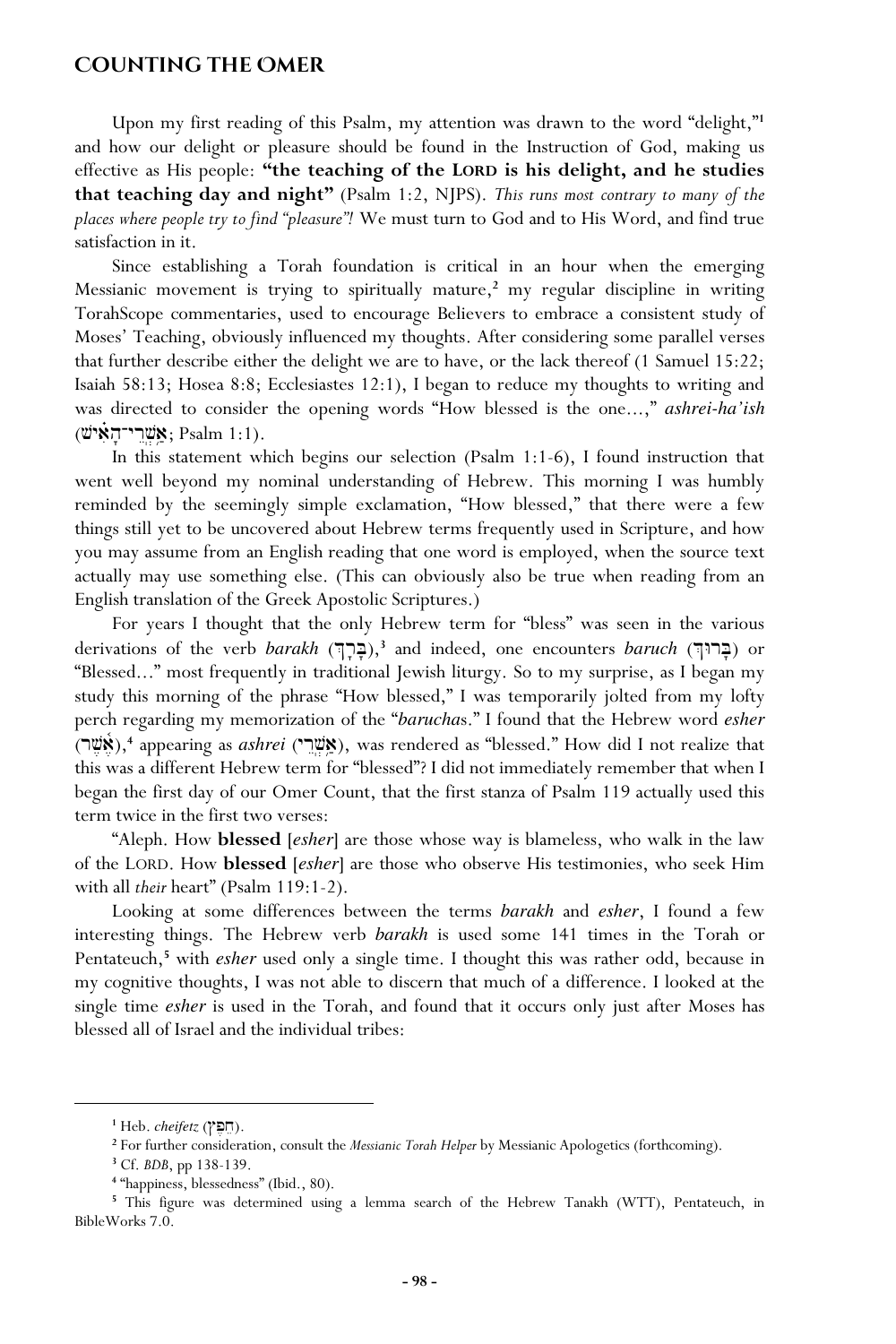### **Day Twenty-Three**

"There is none like the God of Jeshurun, who rides the heavens to your help, and through the skies in His majesty. The eternal God is a dwelling place, and underneath are the everlasting arms; and He drove out the enemy from before you, and said, 'Destroy!' So Israel dwells in security, the fountain of Jacob secluded, in a land of grain and new wine; His heavens also drop down dew. **Blessed** [*esher*] are you, O Israel; who is like you, a people saved by the LORD, who is the shield of your help and the sword of your majesty! So your enemies will cringe before you, and you will tread upon their high places" (Deuteronomy 33:26-29).

As I read this, and then looked at some of the 141 times where *barakh* is used, I began to discern a possible difference, which became even more apparent as I read various verses in the Tanakh that employ *esher*. It seems that God's involvement in the "*barukha*s" was more evident, and that human happiness or pleasure was the main focus of the times when *esher* was used.**<sup>6</sup>** One example of this is seen in how the Queen of Sheba uses *esher* to describe those who served in Solomon's court, who had the blessing of hearing his wisdom:

"How **blessed** [*esher*] are your men, how **blessed** [*esher*] are these your servants who stand before you continually *and* hear your wisdom. **Blessed** [*barakh*] be the LORD your God who delighted in you to set you on the throne of Israel; because the LORD loved Israel forever, therefore He made you king, to do justice and righteousness" (1 Kings 10:8- 9; cf. 2 Chronicles 9:7-8).

Here, we see that *barakh* is slightly contrasted with *esher*, denoting Divine blessing; *esher* may more easily imply some degree of material blessing.

The Book of Job describes a "happy" person, employing *esher* to indicate human happiness. The concepts of prosperity, mercy, all relate to life on Earth:

"Behold, how **happy** [*esher*] is the man whom God reproves, so do not despise the discipline of the Almighty. For He inflicts pain, and gives relief; He wounds, and His hands *also* heal. From six troubles He will deliver you, even in seven evil will not touch you. In famine He will redeem you from death, and in war from the power of the sword. You will be hidden from the scourge of the tongue, and you will not be afraid of violence when it comes. You will laugh at violence and famine, and you will not be afraid of wild beasts. For you will be in league with the stones of the field, and the beasts of the field will be at peace with you. You will know that your tent is secure, for you will visit your abode and fear no loss. You will know also that your descendants will be many, and your offspring as the grass of the earth. You will come to the grave in full vigor, like the stacking of grain in its season. Behold this; we have investigated it, *and* so it is. Hear it, and know for yourself" (Job 5:17- 27).

Certainly, any individual who receives the protection or blessing of God, as just described in Job, will be happy and blessed all the days of his life.

Returning to the opening words of Psalm 1, you realize that "How blessed" here is really a term that points specifically at *your* happiness, prosperity, health, and welfare as a human being. The need for us to extend blessings to our Creator God is one thing—and we are not to ever take it lightly. But when you realize that His blessings can be much more personalized, then taking His Instruction and applying it to your life is more tangible, with results that affect how we conduct ourselves in obedience to Him.

<sup>6</sup> Cf. Victor P. Hamilton, "תשר", " in *TWOT*, 1:80-81.